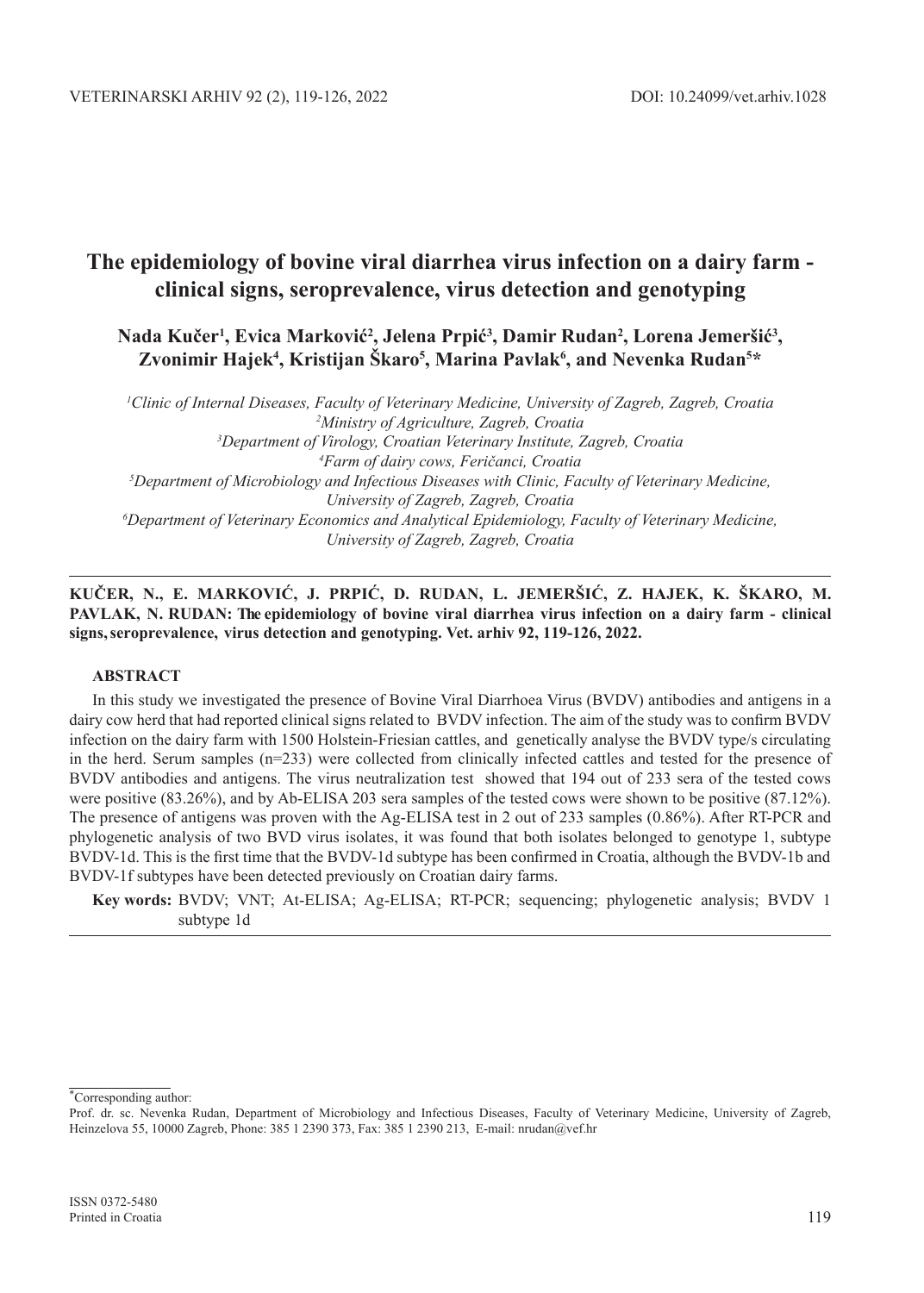#### **Introduction**

Bovine Viral Diarrhoea Virus (BVDV) is one of the viral agents with the most significant economic impact in the dairy and beef industry, mainly due to health and reproduction disorders (GRIFFIN, 1997; HOUE, 2003). BVDV is a positive-sense RNA virus of the genus *Pestivirus*, and *Flaviviridae* family (WENGLER et al., 1995). The genome is approximately 12.3 kb and consists of a single open reading frame, flanked by 5' and 3' untranslated regions (UTRs) (COLLETT, 1992). BVDV is classified into two genotypes, BVDV type 1 and BVDV type 2. On the basis of their in vitro cell culture characteristics and genetic differences, they are further classified as cytopathogenic (cp) and noncytopathogenic (ncp) genotypes. BVDV is highly variable, both antigenically and genetically, and is further genetically divided. BVDV type 1 is divided into at least 21 (1a-1u) subtypes, and BVDV type 2 into 3 (2a-2c) subtypes (BECHER et al., 1997; LIU et al., 2009; PETERHANS et al., 2010; DENG et al., 2012; ALPAY and YEŞILBAĞ, 2015). Worldwide distribution of BVDV-1 is significantly broader (88.2%) than the distribution of BVDV-2 isolates (11.8%) (YEŞILBAĞ et al., 2017). BVDV infections in cattle can be acute (transient) or chronic (persistent). Persistent infection (PI) develops when a fetus is infected in the early stage of gestation, during the first 120 days prior to the onset of immunological competence. The animals that maintain lifelong viremia and continously shed large amounts of the virus play the main role in viral maintenance and transmission (HOUE, 1999; SMITH and GROTELUESCHEN, 2004). It is therefore important, for control of BVDV infection, to identify PI calves in the herd promptly and exclude them.

The sources of infection may be animals with no clinical signs of the disease. Humans can spread the disease through infected feed and water. Other ruminants (BECHER et al., 1999) and pigs (WANG et al., 1996), including wild animals, can also be infected with BVDV.

BVDV causes a complex of disease syndromes, that vary from subclinical to acute disease with possible fatal outcome (PELLERIN et al., 1994; BAKER, 1995; EVERMANN et al., 2005; RIDPATH et al., 2006; COURTENAY, 2007). Symptoms include: transient fever, diarrhea, leukopenia, immunosuppression, depression, anorexia, respiratory disorders, lower milk production, absence of or reduced conception in cows, recurrence of infection, early termination of pregnancy, long service period, stillbirth with congenital malformations, abortion and mummification, immunotolerance and persistent infection, as well as the acute and chronic mucosal disease.

The mucosal disease caused by BVDV-1d with high morbidity and lesions is limited only to the upper digestive system and skin, and the absence of intestinal lesions has been studied. Thus, the epidemiological and pathological features of this form of mucosal disease may be similar to vesicular diseases, including foot and mouth disease (BIANCHI et al., 2017).

Previous research into BVDV in Croatia revealed the presence of genotype 1, subtype BVDV-1b and BVDV-1f (BEDEKOVIĆ et al., 2012), therefore the aim of this study was to detect the presence of BVDV on the dairy farm in question, and genetically analyse the BVDV type/s circulating in that herd.

### **Materials and methods**

*Sampling.* In this study, 233 serum samples were collected between 2012 and 2016, from live bovine animals that manifested clinical signs related to BVDV infection (diarrhea, infertility, low milk production). The sample group consisted of 1500 dairy cows of different ages. Blood samples, aproximately 10 mL per animal, were taken by puncture of the jugular vein (v. *jugularis*), and they were centifuged in the laboratory at 2000 rpm for 10 minutes, and the sera collected. One ml of serum was divided into four test tubes in order to avoid multiple freezing and thawing. The serum was then stored at -30 °C until testing.

*Test procedures used.* The seroprevalence of specific antibodies was determined using the Virus Neutralization test (VN-test) and Ab-ELISA test. The presence of antigens was proven by the Ag-ELISA test, and the presence of viral nucleic acid by a real-time RT-PCR method (HOFFMANN et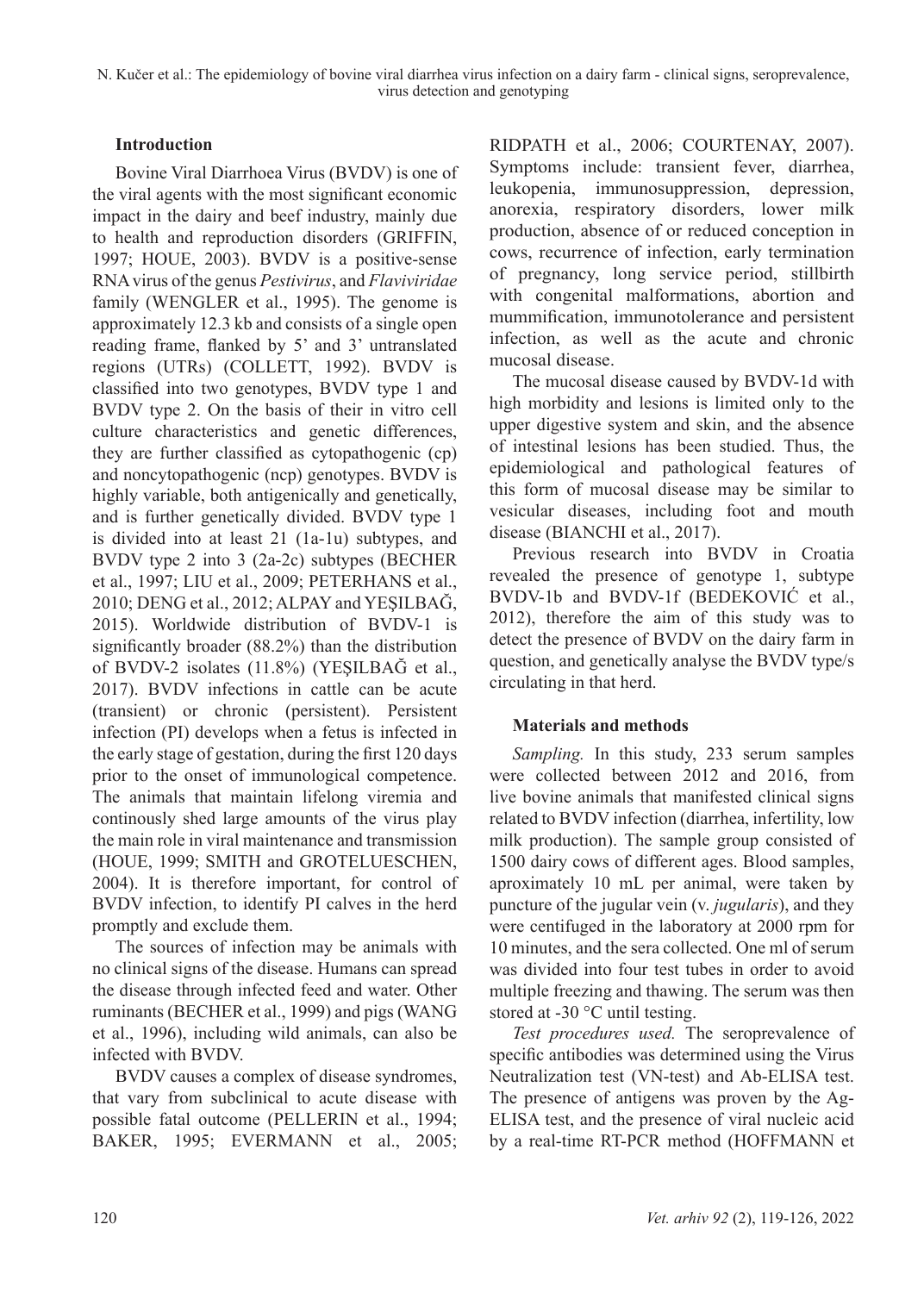al., 2006). Positive samples were moreover tested by a PCR protocol (BARLIČ-MAGANJA and GROM, 2001). Phylogenetic analysis of BVDV isolates was based on a comparative analysis of the nucleotide sequences of the 5' UTR segment and Npro.

*Virus Neutralization test (VN-test).* The test was performed as described in the accredited test protocol of the Virology Laboratory of the Faculty of Veterinary Medicine in Zagreb, according to the recommendations of OIE All sera samples were inactivated at 56  $\degree$ C / 30 min before testing. After that the tested sera were dribbled onto the plates in twofold dilutions, at an initial 1:2 to 1:256, and similarly positive and negative controls of standard sera. The diluent for the sera dilutions was a sterile cell culture medium (DMEM, Dulbeccos, Modified Eagle Medium-Sigma Aldrich Inc., USA). For each dilution of one serum sample, four wells of the microtiter plate were used. Bovine viral diarrhoea virus (BVDV) strain NADL was added with a titre of 100 TCID<sub>50</sub> / 50 µl. The incubation period was 60 minutes at 37 °C in the cell-incubator. After incubation, the cell suspension of Madin Darby Bovine Kidney (MDBK) cells, with a density of  $1.2 \times 10^5$  cells/1 ml, was added in a volume of 100 µm per well. The reciprocal of the highest serum dilution showed the complete inhibition of the cytopathic effect, and this was taken as the VNT titer.

*Antibody-ELISA test (Ab-ELISA*). Specific antibodies for BVDV were detected in the tested sera samples by the BVDV-Ab kit (Svanovir, Sweden). The test was performed following the manufacturer's instructions and the results were calculated after the optical density (OD) had been measured at 450 nm by spectrophotometer (Tecan, model Sunrise, GmbH Austria).

*Antigen-ELISA test (Ag-ELISA*). For BVDV antigen detection, the Herdchek BVDV Ag/Serum Plus set (IDEXX, Liebefeld-Bern, Switzerland) was used. This test was also performed following the manufacturer's instructions. The data were analyzed on the basis of the optical density (OD) value for each sample, and positive and negative controls according to the formula provided by the manufacturer. *Real time RT-PCR method*.

Viral RNA was isolated using a commercial kit (iPrep Total RNA, Invitrogen, SAD) according to the manufacturer's instructions, and amplified in a Mx3005P machine (Stratagene, USA) using a 1 Step RT qPCR Probe ROX L Kit (highQu, Germany) by the following cycles:  $10 \text{ min}/50^{\circ}\text{C}$ ; 2 min/95°C; 5 sec/95°C and 30 sec/60°C. The 104F and 402R primers for the 5'-UTR region (BARLIČ-MAGANJA and GROM, 2001) were used for amplification.

Positive samples were then tested by a further classical PCR protocol. The products of the 5'UTR region were amplified by Gene Amp PCR System 9700 (Applied Biosystems, SAD) in a cycle of 20 min/50°C; 2 min/95°C; 10 sec/55°C; 20 sec/72°C and 7min/72°C, and extracted by the Wizard SV Gel and PCR Clean-UP System (Promega, USA). Extraction and purification of the PCRproducts from the agarose gels were performed by a commertial Wizard SV Gel and PCR Clean-UP System kit (Promega, SAD) according to the manufacturer's instructions. PCR products were sequenced by Macrogen Inc. (Amsterdam, Netherlands). The sequences of 294 and 441 base pairs were submitted to GenBank (accession no. MW057258-MW057259). Phylogenetic grouping and clustering were based on comparison with sequences retrieved from GenBank, using the BLAST algorithm (http://www.ncbi.nlm.nih.gov). The sequences were aligned with ClustalW 1.6 and analyzed using MEGA7 (KUMAR et al., 2016), whereas the trees were generated using the neighbor-joining method, applying the Kimura 2-parameter evolutionary model. The bootstrap was calculated on the basis of 1000 repeats.

### **Results**

The tested blood sera samples originated from 233 cows with noticeable clinical signs in their digestive system (diarrhea), reproductive system (infertility) and by drop in milk production. Examination of the medical record cards of the positive cows revealed that the most common clinical sign was diarrhea (91% of cases), followed by a drop in milk production (55%), infertility  $(52\%)$ , missbirths  $(19\%)$ , mastitis  $(18\%)$ , drying-off  $(12\%)$ , problems with rumination  $(8\%)$ , stillbirths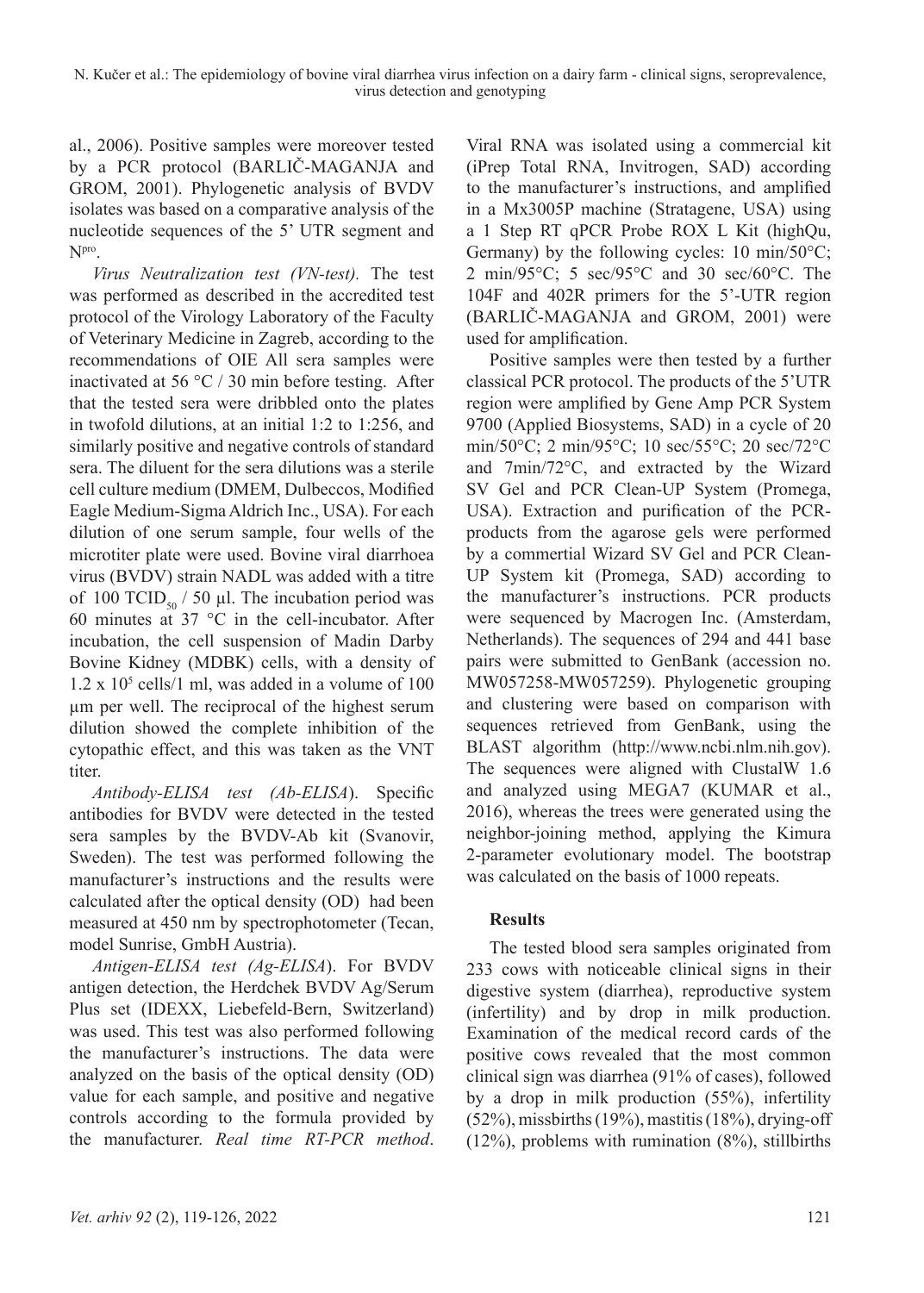$(4%)$ , tarry excrement  $(2%)$  and pneumonia  $(2%)$ , while the least represented were lactation oscillation and non-vital calves. The presence of observed clinical signs in cows is presented in Fig. 1.



Fig. 1. Frequence of occurence of certain clinical signs in searched cows

*VN-test*. The presence of antibodies for BVDV was confirmed by the VN-test in 194 out of 233 tested sera (83.26%). The VNT titer was calculated by the Reed-Muench method, and sera samples with VNT antibody titer ≥1:2 were considered positive (Table 1).

*Ab-ELISA*. The presence of antibodies for BVDV was confirmed by Ab-ELISA in 203 cow sera samples (87.12%). According to the manufacturer's instructions, all values  $\geq 1.20$  were considered positive and values <1.20 negative (Table 1).

*Ag-ELISA*. The presence of BVDV antigens was proven with the Ag-ELISA test in 2 out of 233 samples (0.86%). The values of OD  $\geq 0.30$  were considered positive and values <0.30 negative. Two animals that were shown to be positive for the presence of antigens by the Ag-ELISA test did not show any clinical symptoms of BVD (Table 1).

| Test used | Positive on Ab  | Positive on Ag | Negative on Ab | Negative on Ag |
|-----------|-----------------|----------------|----------------|----------------|
| VN        | 194 (83,26%)    |                | 39             |                |
| Ab ELISA  | $203(87,12\%.)$ |                | 30             |                |
| Ag ELISA  |                 | $2(0,86\%)$    |                | 231            |
| RT-PCR    |                 | $2(0,86\%)$    |                |                |

Table 1. Positive serum results in relation to test used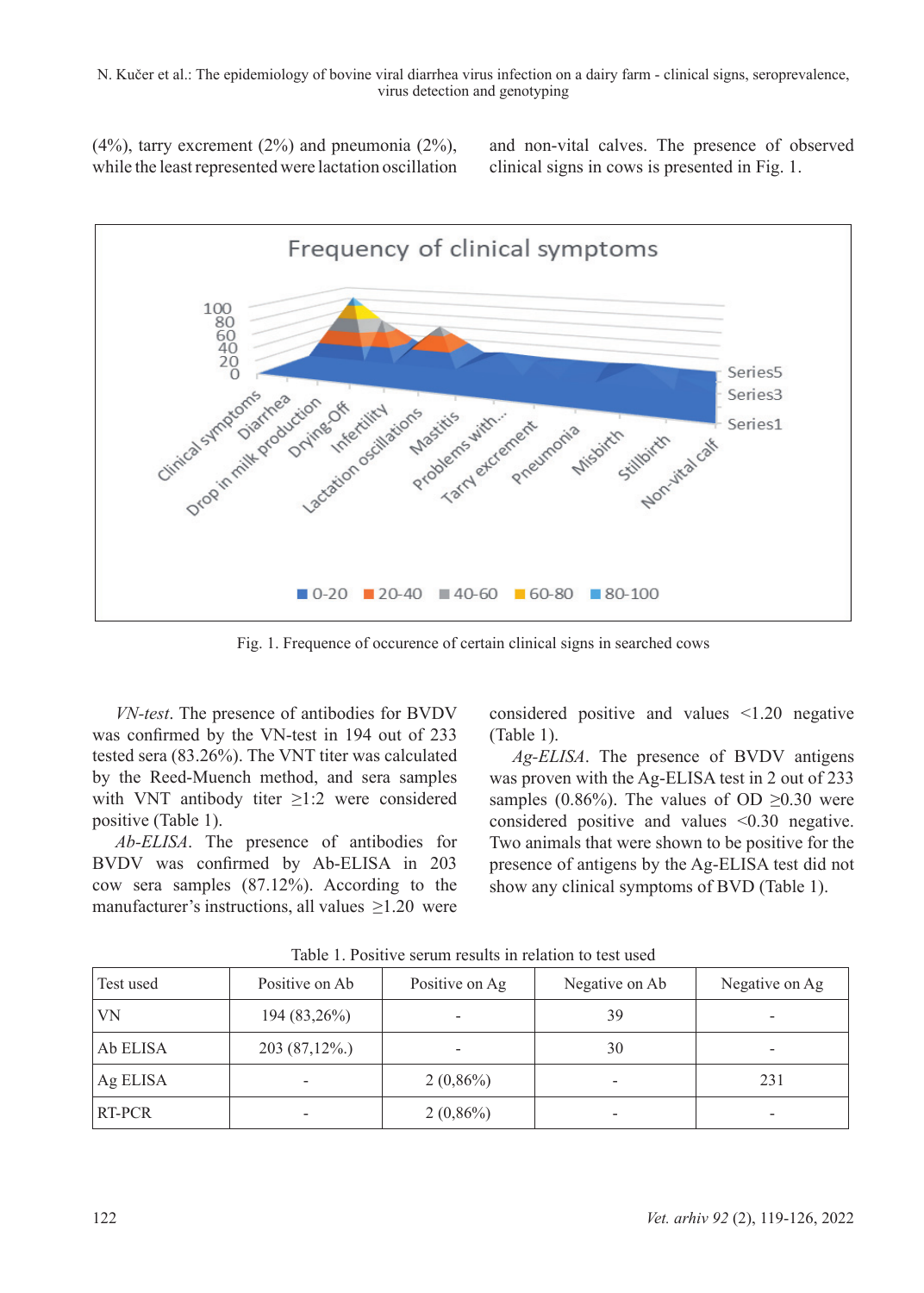*RT-PCR method*. Presence of BVDV RNA was proven with both RT-PCR procedures in 2 of 233 samples giving PCR products of the expected size (294 and 441 bp, respectively).

Phylogenetic analysis of nucleotide sequences of 5' UTR determined their affiliation to genotype 1, subtype 1d of BVDV.



Fig. 2. Phylogenetic tree obtained by analysis of the 5' UTR fragment of the BVDV genome

The analysis (Fig. 2) was done by the neighbor joining method using the *Kimura-2 Parameter* model*.* The numbers in the node of the branches represent the values given by the *Bootstrap* statistical method in the 1000 repeats. The scale presents genetic distance (d=0.02). Phylogenetic groups are indicated on the right side of the angular brackets.

Our isolate was genetically very similar to the reference strain AJ304382-BVDV9466/91, genotype 1d, which was isolated in 2000 in Germany.

Our isolate was distinguished from reference strain AF298065 fragment 103 in 11 of 215 nucleotides, (5.11%), while the difference from the AF298065 fragment 108 was in 9 of 215 nucleotides  $(4.18\%)$  (isolated in Europe in 2000).

#### **Discussion**

BVDV infection was confirmed in the studied herd. Antibodies for BVDV were found in 87% of the sampled animals. Two out of the 233 sera samples tested were positive for BVDV (about 0.86%). Both BVDV isolates belong to the BVDV-1, subtype 1d. Persistent infection was therefore determined in the investigated herd.

BVDV has been researched and its presence proven in Croatia since 1989. (MADIĆ et al., 1989.; BIUK - RUDAN, 1997.; BIUK - RUDAN et al., 1999.). There was a comprehensive study on the prevalence and genetic heterogenicity of local BVDV strains in Croatia, and it revealed the presence of the BVDV type 1, subtypes 1b and 1f in Croatia (BEDEKOVIĆ et al., 2012).

Similar research into BVDV genotypes has been conducted worldwide, and revealed the global nature of the virus. The same subtypes of BVDV can be found at different geographical locations, naturally in different ratios. According to the published data, the most prevalent BVDV group in Spain was 1b and to a lesser extent 1d, 1e and 1f (DIEGUEZ et al., 2017), which is very similar to the prevalence of BVDV genotypes in our country. Likewise, phylogenetic studies of BVDV in Polish dairy herds identified many different subtypes of this virus. A previous study indicated the predominance of BVDV-1b and BVDV-1d in Poland. In this study, seven subtypes of BVDV-1 species were identified: 1b, 1g, 1f, 1d, 1r and 1e (PAWEL and POLAK, 2019). Also, in Western Austria, the BVDV-1 genotypes were clustered into eight different subtypes, with the highest frequency of BVDV-1h, 1f, 1b and 1d (HORNBERG et al., 2009).

A random effect meta-analysis was performed to estimate the worldwide pooled bovine viral diarrhoea virus (BVDV) prevalences of persistently infected (PI), viraemic (VI) and antibody-positive (AB) animals and herds. The meta-analysis covered 325 studies in 73 countries that determined the presence or absence of BVDV infections in cattle from 1961 to 2016. The worldwide pooled PI prevalences at animal level ranged from low (<0.8% Europe, North America, Australia), medium ( $>0.8\%$  to 1.6% East Asia) to high ( $>1.6\%$ )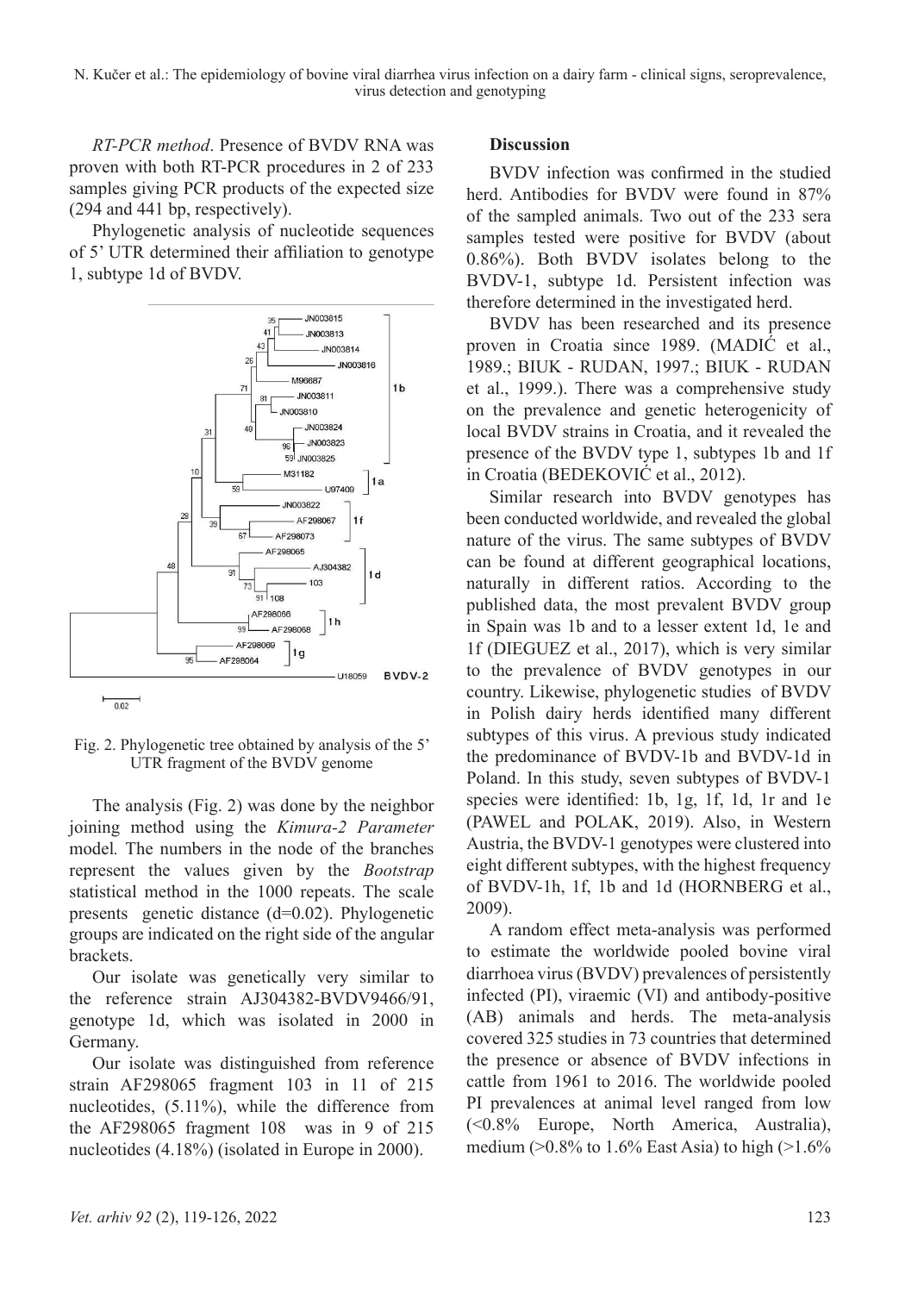West Asia). The PI and AB prevalences in Europe had decreased over time, while BVDV prevalence increased in North America. The highest mean pooled PI prevalences at animal level were identified in countries that had failed to implement any BVDV control and/or eradication programmes (SCHARNBOECK et al., 2018). In a dairy cattle herd in Brasil, the phylogenetic analyses revealed that PI animals were infected by three different BVDV subgenotypes (BVDV-1a, BVDV-1b and BVDV-1d) (RODRIGO et al., 2014), which also corresponds with the results of this study.

Eleven dairy cattle herds with nearly 20,000 dairy cows were analyzed to investigate persistent infection (PI) with BVDV along with its coexistence with BVDV antibody titer and BVD virus in the blood of tested cows. The results revealed that 98.56% cows were positive for BVDV antibodies, while the BVDV antigen was detected in only 1.42% cows, which were negative for BVDV antibodies and so were considered as persistently infected cows (GAROUSSI et al., 2019). These results are also very similar to the results of this study. Since there is still no specific cure beyond symptomatic and prophylactic treatment of affected animals or those at risk, a logical approach to minimize the prevalence of BVDV is to develop vaccines, which over the years have reduced losses due to acute BVDV infections, and protection measures to prevent fetal infections (TORSTEIN, 2004).

The results show that BVDV infection in the dairy cow herd examined is excessively present because of the high seroprevalence, and persistently infected cattle. The two BVDV isolates belong to BVDV genotype 1, subgenotype 1d, which is the first evidence of BVDV-1d in Croatia. These data show that the prevalence of BVDV is very similar to that in other European countries, especially the presence of BVDV-1d genotype, which is mainly found in Europe.

### **References**

- ALPAY, G., K. YEŞILBAĞ (2015): Serological relationships among subgroups in bovine viral diarrhea virus genotype 1 (BVDV-1). Vet. Microbiol. 175, 1-6.
- BAKER, J. C. (1995): The clinical manifestations of bovine viral diarrhoea infection. Vet. Clin. North. Am. Food Anim. Pract. 11, 425-445.
- BARLIČ-MAGANJA, D., J. GROM (2001): Highly sensitive one-tube RT-PCR and microplate hybridisation assay for the detection and for the discrimination of classical swine fever virus from other pestiviruses. J. Virol. Meth. 95, 101- 110.
- BEDEKOVIĆ, T., I. LOJKIĆ, N. LEMO, Ž. ČAČ, Ž. CVETNIĆ, M. LOJKIĆ, J. MADIĆ (2012): Genetic typing of Croatian bovine viral diarrhea virus isolates. Genetic typing of Croatian bovine viral diarrhea virus isolates. Vet. arhiv 82, 449-462.
- BECHER, P., M. ORLICH, A. D. SHANNON, G. HORNER, M. KONIG, H. J. THIEL (1997): Phylogenetic analysis of pestiviruses from domestic and wild ruminants. J. Gen. Virol. 78,1357-1366.
- BECHER, P., M. ORLICH, A. D. SHANNON, G. HORNER, M. KÖNIG, H. J. THIEL (1999): Genetic diversity of pestiviruses identification of novel groups and implications for classification. Virology 262, 64-71.
- BIANCHI, M. V., G. KONRADT, S. O. DE SOUZA, D. M. BASSUINO, S. SILVEIRA, A. C. S. MÓSENA, C. W. CANAL, S. P. PAVARINI, D. DRIEMEIER (2017): Natural outbreak of BVDV-1d–induced mucosal disease lacking intestinal lesions. Vet. Pathol. 54, 242-248.
- BIUK-RUDAN, N. (1997): Serological evidence of infectious rhinotracheitis and viral diarrhea - diseases of bovine mucosa in herds of dairy cows with fertility disorders. PhD Thesis, Faculty of Veterinary Medicine, University of Zagreb (in Croatian).
- BIUK-RUDAN, N., S. CVETNIĆ, J. MADIĆ, D. RUDAN (1999): Prevalence of antibodies to IBR and BVD viruses in dairy cows with reproductive disorders. Theriogenology 51, 875-881.
- COLLETT, M. S. (1992): Molecular genetics of pestiviruses. Comp. Immunol. Microbiol. Infect. Dis. 15, 145-154.
- COURTENAY, A. E., R. G. HENDERSON, M. P. CRAWELL, T. SANDVIK (2007): BVD virus type 2 infection and severe clinical disease in a dairy herd. Vet. Rec. 160, 706- 707.
- DENG, Y., C. Q. SUN, S. J. CAO, T. LIN, S. S. YUAN, H. B. ZHANG, S. L. ZHAI, L. HUANG, T. L. SHAN, H. ZHENG, X. T. WEN, G. Z. TONG (2012): High prevalence of bovine viral diarrhea virus 1 in Chinese swine herds. Vet. Microbiol. 159, 490-493. DOI: 10.1016/j.vetmic.2012.04.023
- DIEGUEZ, F. J., M. CERVINO, E. YUS (2017): Bovine viral diarrhea virus (BVDV) genetic diversity in Spain: A review. SJAR 15, e05R01.

DOI: 10.54247sjar/2017152-10619

EVERMANN, J. F., G. M. BARRINGTON (2005): Clinical Features. In: Bovine Viral Diarrhea Virus, Diagnosis, Management, and Control. 1<sup>st</sup> ed. (Goyal S.M., J. F. Ridpath, Eds.). Blackwell Publishing, Ames, Iowa. pp. 105-119.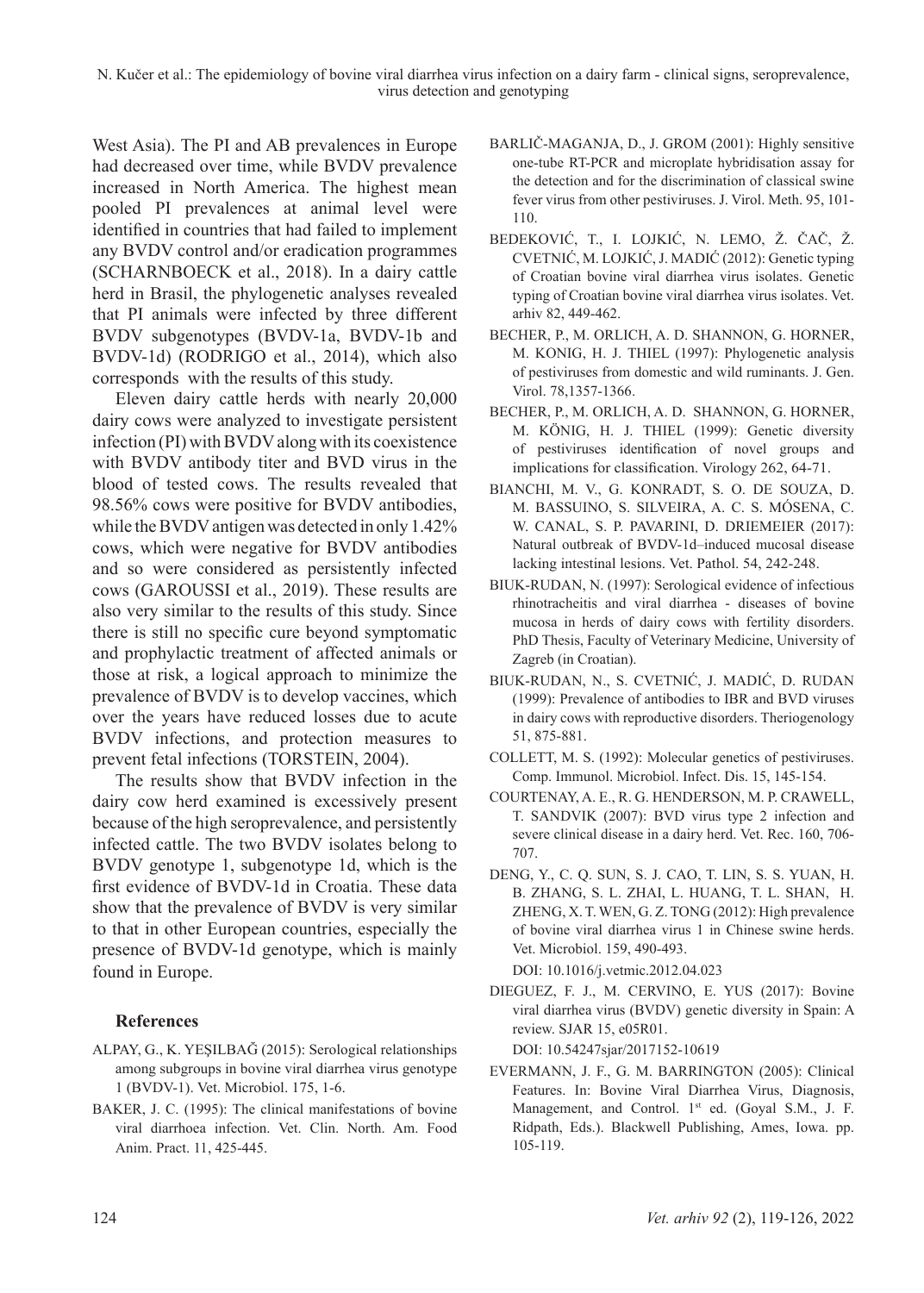- GRIFFIN, D. (1997): Economic impact associated with respiratory diseases in beef cattle, Vet. Clin. North Am. Food Anim. Pract. 13, 367–377.
- GAROUSSI, M. T., J. MEHRZAD, A. NEJATI (2019): Investigation of persistent infevtion of bovine viral diarrhea virus (BVDV) in Holstein dairy cows. Trop. Anim. Health Prod. 51, 853-858.
- HOFFMAN, B., K. DEPNER, H. SCHIRRMEIR, M. BEER (2006): A universal heterologous control system for duplex real-time RT-PCR assays used in a detection system for pestiviruses. J. Virol. Meth. 136, 200-209.
- HORNBERG, A., S. REVILLA FERNANDEZ, C. VOGL, S. VILCEK, M. MATT, M. FINK, J. KFFER, K. SCHŐPF (2009): Genetic diversity of pestivirus isolates in cattle from Western Austria. Vet. Microbiol. 135, 205-213.
- HOUE, H. (1999): Epidemiological features and economical importance of bovine virus diarrhoea virus (BVDV) infections. Vet. Microbiol. 64, 89-107.
- HOUE, H. (2003): Economic impact of BVDV infection in dairies. Biologicals 31, 137–143.
- KUMAR, S., G. STECHER, K. TAMURA (2016): MEGA7: Molecular evolutionary genetics analysis version 7.0 for bigger datasets. Mol. Biol. Evol. 33, 1870-1874.
- LIU, L., H. XIA, N. WAHLBERG, S. BELAK, C. BAULE (2009): Phylogeny, classification and evolutionary insights into pestiviruses. Virology 385,351-357.
- MADIĆ, J., S. CVETNIĆ, N. BIUK-RUDAN, B. LUGOVIĆ (1989): Antibodies to BRS, BVD, and IBR viruses in bovine sera in S.R. Croatia, S.F.R. Yugoslavia. Vet. arhiv 59, 233-238.
- PAWEL, M., M. POLAK (2019): Increased genetic variation of bovine viral diarrhea virus in dairy cattle in Poland. Vet. Res. 15, 27-35.

DOI:101186/s12917-019-2029-z

PELLERIN, C., J. VAN DEN HURK, J. LECOMTE, P. TUSSEN (1994): Identification of a new group of bovine viral diarrhea virus strains associated with severe outbreaks and high mortalities. Virology 203, 260-268.

- PETERHANS, E., C. BACHOFEN, H.. STALDER, M. SCHWEIZER (2010.): Cytopathic bovine viral diarrhea viruses (BVDV): emerging pestiviruses doomed to extinction. Vet. Res. 41, 44.
- RIDPATH, J. F., S. BENDFELDT, J. D. NEILL, E. M. LIEBLER-TENORIO (2006): Lymphocytopathogenic activity in vitro correlates with high virulence in vivo for BVDV type 2 strains: criteria for a third biotype of BVDV. Virus Res. 118, 62-69.
- RODRIGO, A. A. O., A. F. ALFIERI, S. DEZEN, M. LUNARDI, S. A. HEADLEY, A. A. ALFIERI (2014): The diversity of BVDV subgenotypes in a vaccinated dairy cattle herd in Brasil. Trop. Anim. Health Prod. 46, 87-92.
- SCHARNOBOECK, B., F. F. ROCH, V. RICHTER, C. FUNKE, L. FIRTH, W. OBRITZHAUSER, W. BAUMGARTNER, A. KASBOHRER, B. PINIOR (2018): A meta-analysis of bovine viral diarhhoea virus (BVDV) prevalences in the global cattle population. Sci. Reports 8, 10-18. DOI:10.1038/s41598-018-32831-2.
- SMITH, D. R., D. M. GROTELUESCHEN (2004): Biosecurity and biocontainment of bovine viral diarrhea virus. Vet. Clin. North Am. Food Anim. Pract. 20, 131-149.
- TORSTEIN, S. (2004): Progress of control and prevention programs for bovine viral diarrhea virus in Europe. Vet. Clin. Food Anim. 20, 151-169.
- WENGLER, G., D. W. BRADLEY, M. S. COLLETT, F. X. HEINZ, R. W. SCHLESINGER, J. H. STRAUSS (1995): The Flaviviridae. In Virus Taxonomy. Sixth Report of the International Committee on Taxonomy of Viruses, Edited by F. A. Murphy, C. M. Fauquet, D. H. L. Bishop, S. A. Ghabrial, A. W. Jarvis, G. P. Martelli, M. A. Mayo, M. D. Summers. Vienna, Springer-Verlag. pp. 415-427.
- WANG, X., C. TU, H. LI, K. JIN, H. XUAN, G. CHANG, H. SUN, W. ZHU, E. FEI, Z. YIN (1996): Detection and isolation of bovine viral diarrhea virus from classical swine fever suspected pigs. Chin. J. Vet. Sci. 16, 341-345.
- YESILBAG, K., G. ALPAY, P. BECHER (2017): Variability and global distribution of subgenotypes of bovine viral diarrhea virus. Viruses 2017, 9.